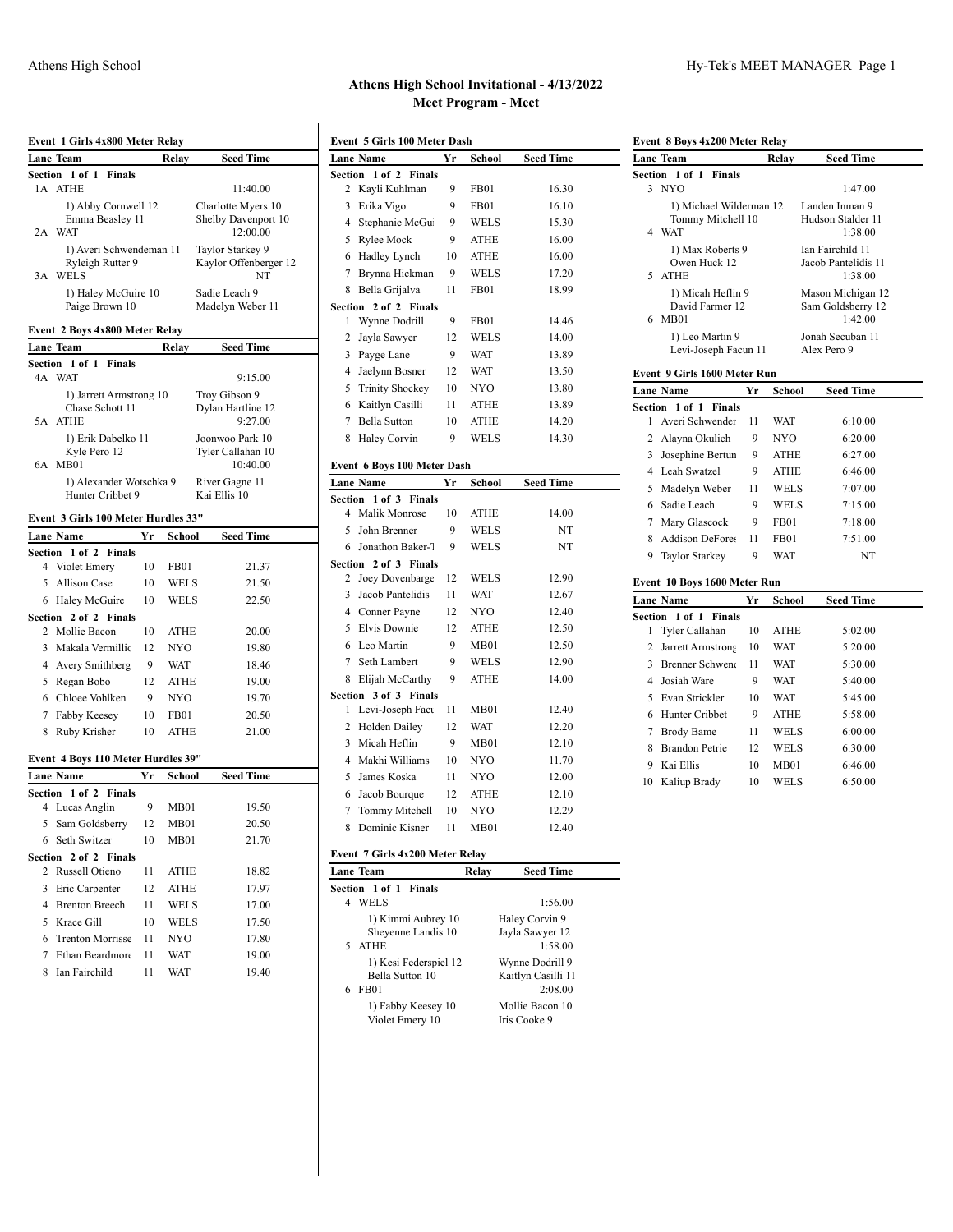**Section 1 of 1 Finals**

4 ATHE

**Event 11 Girls 4x100 Meter Relay**

**Event 12 Boys 4x100 Meter Relay**

**Section 1 of 1 Finals**

4 ATHE

5 WAT

Seth Lambert 9 **Event 13 Girls 400 Meter Dash**

**Section 1 of 2 Finals**

**Section 2 of 2 Finals**

**Lane Team Relay Seed Time**

1) Rylee Mock 9 Kayli Kuhlman 9<br>Erika Vigo 9 Hadley Lynch 10

1) Kesi Federspiel 12 Wynne Dodrill 9<br>Bella Sutton 10 Kaitlyn Casilli 11

5 WAT 56.00 1) Jaelynn Bosner 12 Kendall Sury 9<br>Payge Lane 9 Lily Roberts 12

6 WELS 56.00 1) Stephanie McGuire 9 Haley Corvin 9 Sheyenne Landis 10 Jayla Sawyer 12

**Lane Team Relay Seed Time**

2 NYO 1:00.00 1) Michael Wilderman 12 Landen Inman 9 Hudson Stalder 11 Carson Szoke 9 3 MB01 49.00 1) Levi-Joseph Facun 11 Jonah Secuban 11<br>Dominic Kisner 11 Leo Martin 9 Dominic Kisner 11 Leo Martin 9<br>THE 47.00

1) Mile Algoud 11 David Farmer 12 Micah Heflin 9 Sam Goldsberry 12<br>
47.00

1) Ian Fairchild 11 Holden Dailey 12 Jacob Pantelidis 11 Ethan Beardmore 11 6 WELS 49.00 1) Joey Dovenbarger 12 Johnson Robert 9<br>Seth Lambert 9<br>Krace Gill 10

**Lane Name Yr School Seed Time**

4 Haley McGuire 10 WELS 1:15.00 5 Madison Corvin 9 WELS NT 6 Cayleigh Dupler 11 NYO NT

 Kalena Sagage 11 NYO 1:10.00 Charlotte Myers 10 ATHE 1:10.00 Kimmi Aubrey 10 WELS 1:06.00 Lily Roberts 12 WAT 1:08.00 Abby Cornwell 12 ATHE 1:10.00 Payge Lane 9 WAT 1:12.00 8 Iris Cooke 9 FB01 1:14.00

3 NYO 59.23 1) Makala Vermillion 12 Chloee Vohlken 9 Cayleigh Dupler 11 Bianca Gerity 10<br>THE 55.40

 $1:06.00$ 

 $\overline{\phantom{a}}$ 

Hadley Lynch 10

Kaitlyn Casilli 11

Lily Roberts 12

## **Athens High School Invitational - 4/13/2022 Meet Program - Meet**

|         | <b>Lane Name</b>                          | Yr | School      | <b>Seed Time</b> |
|---------|-------------------------------------------|----|-------------|------------------|
|         | Section 1 of 2 Finals                     |    |             |                  |
| 2       | Owen Huck                                 | 12 | WAT         | 1:04.00          |
| 3       | Parker Kinnard                            | 9  | MB01        | 1:03.30          |
|         | 4 Alexander Wotsc                         | 9  | ATHE        | 1:00.00          |
|         | 5 Alex Pero                               | 9  | MB01        | 1:02.00          |
|         |                                           | 11 | ATHE        | 1:03.00          |
|         | 6 River Gagne                             |    |             |                  |
|         | 7 Jamil Burden                            | 9  | MB01        | 1:08.00          |
|         | Section 2 of 2 Finals<br>Max Roberts      |    |             |                  |
| 1       |                                           | 9  | WAT         | 1:00.00          |
|         | 2 Mason Michigan                          | 12 | MB01        | 56.60            |
| 3       | Makhi Williams                            | 10 | <b>NYO</b>  | 56.00            |
|         | 4 Jacob Bourque                           | 12 | <b>ATHE</b> | 52.50            |
|         | 5 Braedyn Ohmer                           | 11 | ATHE        | 55.60            |
|         | 6 James Koska                             | 11 | NYO.        | 56.00            |
| 7       | Jase Miller                               | 10 | WAT         | 58.00            |
| 8       | Thatcher Smith                            | 11 | NYO         | 59.00            |
|         | Event 15 Girls 300 Meter Hurdles 30"      |    |             |                  |
|         | <b>Lane Name</b>                          | Yr | School      | <b>Seed Time</b> |
|         | Section 1 of 1 Finals                     |    |             |                  |
|         | 1 Violet Emery                            | 10 | FB01        | 1:01.00          |
| 2       | Regan Bobo                                | 12 | <b>ATHE</b> | 57.00            |
|         | 3 Airah Lavy                              | 10 | NYO.        | 57.00            |
|         | 4 Shevenne Landis                         | 10 | WELS        | 53.00            |
|         | 5 Chloee Vohlken                          | 9  | NYO.        | 55.00            |
|         | 6 Mollie Bacon                            | 10 | <b>ATHE</b> | 55.00            |
|         | 7 Avery Smithberg                         | 9  | WAT         | 58.00            |
|         | 8 Allison Case                            | 10 | WELS        | 1:00.00          |
|         |                                           |    |             |                  |
|         | Event 16 Boys 300 Meter Hurdles 36"       |    |             |                  |
|         | <b>Lane Name</b>                          | Yr | School      | <b>Seed Time</b> |
|         | Section 1 of 1 Finals                     |    |             |                  |
| 1       | Seth Switzer                              | 10 | MB01        | 58.00            |
|         | 2 Eric Carpenter                          | 12 | MB01        | 46.50            |
|         | 3 Trenton Morrisse                        | 11 | NYO         | 46.30            |
|         | 4 Lucas Anglin                            | 9  | ATHE        | 44.34            |
|         | 5 Russell Otieno                          | 11 | <b>ATHE</b> | 45.31            |
|         | 6 Krace Gill                              | 10 | WELS        | 46.00            |
|         | 7 Ethan Beardmore                         | 11 | <b>WAT</b>  | 48.70            |
|         |                                           |    |             |                  |
| 8       | Dylan Hartline                            | 12 | WAT         | 54.00            |
|         |                                           |    |             |                  |
|         | Event 17 Girls 800 Meter Run<br>Lane Name | Yr | School      | <b>Seed Time</b> |
|         | 1 of 1<br>Finals                          |    |             |                  |
| 1 A     | Kendall Sury                              | 9  | WAT         | 2:34.00          |
| 1B      | <b>Addison DeFores</b>                    | 11 | FB01        | 3:35.00          |
|         | 2A Madison Hiener                         | 11 | WAT         | 2:48.00          |
|         | 2B Jenna Bame                             | 10 |             | 3:42.00          |
|         |                                           |    | WELS        |                  |
|         | 3A Emma Beasley                           | 11 | ATHE        | 2:55.00          |
|         | 4A Haley McGuire                          | 10 | WELS        | 2:58.00          |
|         | 5A Leah Swatzel                           | 9  | ATHE        | 3:03.00          |
| Section | 6A Mary Glascock                          | 9  | FB01        | 3:08.00          |
| 7A      | Sadie Leach                               | 9  | WELS        | 3:19.00          |
| 8A      | Paige Brown                               | 10 | WELS        | 3:30.00          |

| <b>Lane Name</b>                                           | Yr | School       | <b>Seed Time</b> |
|------------------------------------------------------------|----|--------------|------------------|
| <b>Section</b><br>1 of 1<br><b>Finals</b>                  |    |              |                  |
| 1A<br><b>Troy Gibson</b>                                   | 9  | WAT          | 2:12.00          |
| Kai Ellis<br>1B                                            | 10 | MB01         | 2:41.00          |
| 2A Tyler Callahan                                          | 10 | ATHE         | 2:15.00          |
| 2В<br>Jaron Layton                                         | 9  | <b>NYO</b>   | 3:00.00          |
| 3A Holden Dailey                                           | 12 | WAT          | 2:15.00          |
| 3B<br>Michael Wildern                                      | 12 | NYO          | 3:00.00          |
| 4A<br>Chase Schott                                         | 11 | <b>WAT</b>   | 2:19.00          |
| 4B Kaliup Brady                                            | 10 | WELS         | NT               |
| 5A Erik Dabelko                                            | 11 | ATHE         | 2:20.00          |
| 5B<br><b>Brandon Petrie</b>                                | 12 | WELS         | NT               |
| 6A Evan Strickler                                          | 10 | WAT          | 2:25.00          |
| 6B Brody Bame                                              | 11 | WELS         | NT               |
| 7A Karl Warren                                             | 11 | NYO          | 2:26.00          |
| 8A Ryder Huddy-Da                                          | 9  | NYO          | 2:40.00          |
|                                                            |    |              |                  |
| Event 19 Girls 200 Meter Dash                              |    |              |                  |
| <b>Lane Name</b>                                           | Yr | School       | <b>Seed Time</b> |
| 1 of 2<br><b>Finals</b><br>Section                         |    |              |                  |
| Brynna Hickman<br>1                                        | 9  | WELS         | NT               |
| 2<br><b>Rylee Mock</b>                                     | 9  | ATHE         | 34.20            |
| 3<br>Hadley Lynch                                          | 10 | ATHE         | 34.00            |
| Iris Cooke<br>4                                            | 9  | FB01         | 32.10            |
| Abby Stroh<br>5                                            | 9  | FB01         | 32.10            |
| Stephanie McGu<br>6                                        | 9  | WELS         | 32.50            |
| 7<br>Erika Vigo                                            | 9  | <b>FB01</b>  | 35.11            |
| Kayli Kuhlman<br>8                                         | 9  | FB01         | 35.80            |
| Section<br>2 of 2 Finals                                   |    |              |                  |
| Kesi Federspiel<br>1                                       | 12 | ATHE         | 30.20            |
| 2<br>Kimmi Aubrey                                          | 10 | WELS         | 29.50            |
| 3<br>Sheyenne Landis                                       | 10 | WELS         | 29.50            |
| 4<br><b>Trinity Shockey</b>                                | 10 | NYO          | 28.30            |
| Jaelynn Bosner<br>5                                        | 12 | WAT          | 29.00            |
| <b>Bella Sutton</b><br>6                                   | 10 | ATHE         | 29.20            |
| 7<br>Makala Vermillic                                      | 12 | NYO          | 30.00            |
| 8<br>Ryleigh Rutter                                        | 9  | WAT          | 30.00            |
|                                                            |    |              |                  |
| Event 20 Boys 200 Meter Dash                               |    |              |                  |
| <b>Lane Name</b>                                           | Yr | School       | <b>Seed Time</b> |
| 1 of 2<br>Section<br><b>Finals</b><br>Elijah McCarthy<br>1 | 9  | ATHE         | 29.84            |
| Johnson Robert<br>2                                        | 9  | WELS         | 27.00            |
| 3<br>Joey Dovenbarge                                       | 12 | WELS         | 27.00            |
| Parker Kinnard<br>4                                        | 9  | MB01         | 26.00            |
| Seth Switzer<br>5                                          | 10 | MB01         | 26.40            |
| Seth Lambert<br>6                                          | 9  |              |                  |
| Max Roberts                                                |    | WELS         | 26.50            |
| 7                                                          | 9  | WAT          | 27.00            |
| Malik Monrose<br>8                                         | 10 | ATHE         | 28.39            |
| 2 of 2 Finals<br>Section<br>Conner Payne<br>1              | 12 | NYO          | 26.00            |
| Mile Algoud<br>2                                           | 11 |              |                  |
| Rowan Featherin                                            |    | ATHE<br>MB01 | 25.00            |
| 3<br>4 Makhi Williams                                      | 12 |              | 25.00            |
|                                                            | 10 | NYO          | 23.90            |
| James Koska<br>5                                           | 11 | NYO          | 24.10            |
| Sam Goldsberry<br>6                                        | 12 | ATHE         | 24.54            |

7 Jonah Secuban 11 MB01 25.60 8 Tommy Mitchell 10 NYO 25.89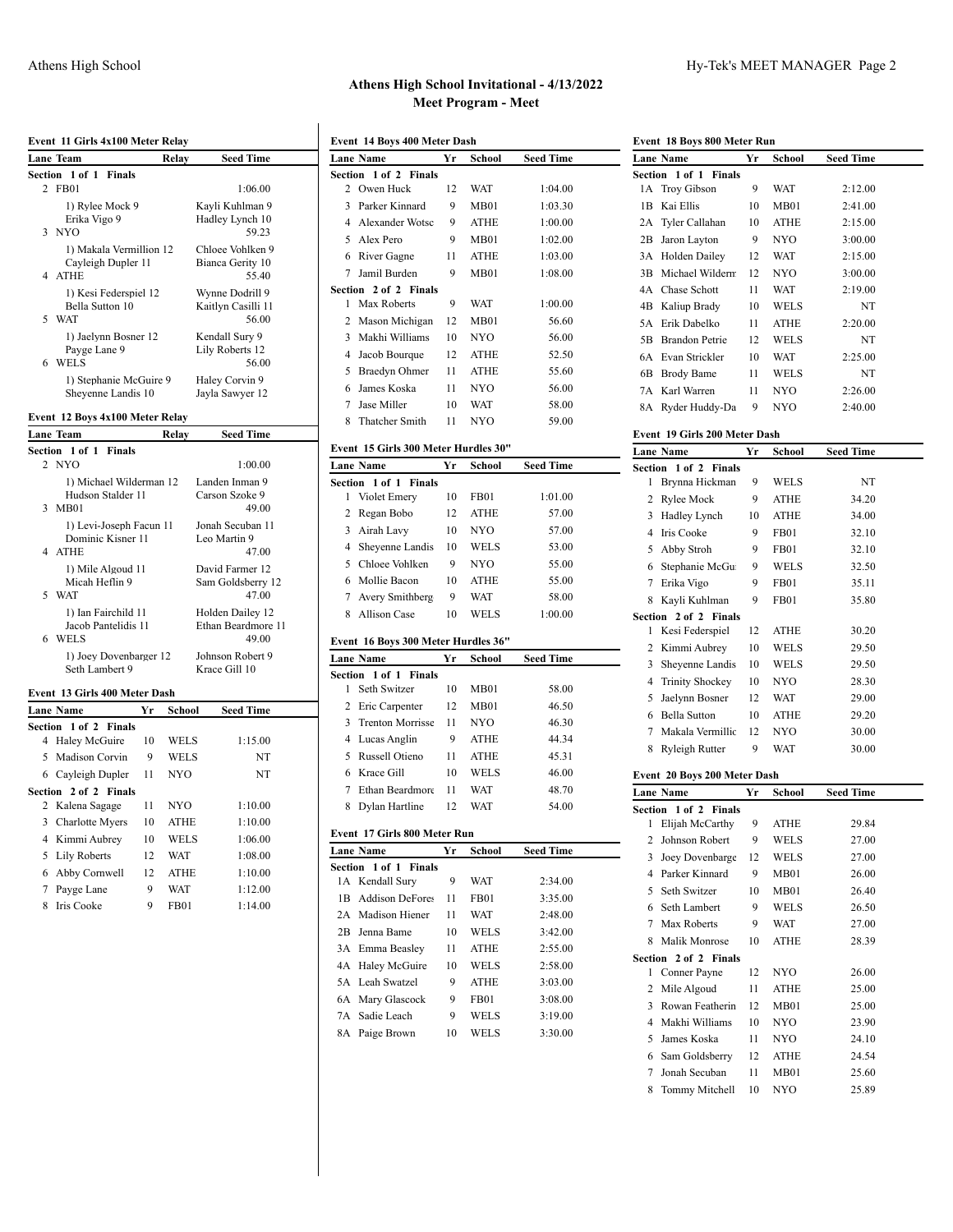## **Athens High School Invitational - 4/13/2022 Meet Program - Meet**

| <b>Event 25 Girls Discus Throw</b> |                                           |    |             |                  |  |  |
|------------------------------------|-------------------------------------------|----|-------------|------------------|--|--|
| Pos                                | Name                                      | Yr | School      | <b>Seed Mark</b> |  |  |
| Flight                             | 1 of 1<br><b>Finals</b>                   |    |             |                  |  |  |
| 1                                  | Cali Papineau                             | 10 | NYO         | 72-00            |  |  |
| 2                                  | Kadieja Smith                             | 11 | WELS        | 60-01            |  |  |
| 3                                  | <b>Bailey Davis</b>                       | 12 | <b>ATHE</b> | 93-00            |  |  |
| 4                                  | Sammie Cottrill                           | 10 | <b>WELS</b> | 50-00            |  |  |
| 5                                  | Lyla Lucas                                | 9  | <b>WAT</b>  | 73-00            |  |  |
| 6                                  | Emma McGowar                              | 10 | <b>WELS</b> | 73-02            |  |  |
| 7                                  | Malia Howell                              | 9  | <b>ATHE</b> | 65-00            |  |  |
| 8                                  | Julia Cooper                              | 12 | WAT         | 76-00            |  |  |
| 9                                  | Lauren Hendersh                           | 12 | WELS        | 89-07            |  |  |
| 10                                 | Kendra Monnin                             | 10 | NYO         | 100-00           |  |  |
| 11                                 | Gracie Stengel                            | 12 | <b>WAT</b>  | 75-00            |  |  |
|                                    |                                           |    |             |                  |  |  |
| Pos                                | <b>Event 26 Boys Discus Throw</b><br>Name | Yr |             | <b>Seed Mark</b> |  |  |
| Flight                             | 1 of 1<br><b>Finals</b>                   |    | School      |                  |  |  |
| 1                                  | Jason Carney                              | 12 | <b>WAT</b>  | 90-00            |  |  |
| $\overline{c}$                     | Owen Lee                                  | 12 | <b>MB01</b> | 88-00            |  |  |
| 3                                  | Judson Cooper                             | 10 | <b>WAT</b>  | ND               |  |  |
| 4                                  | Nathan Martin                             | 12 | <b>NYO</b>  | 110-00           |  |  |
| 5                                  | <b>Bailee Clarida</b>                     | 12 | <b>WAT</b>  | N <sub>D</sub>   |  |  |
| 6                                  | Gavin Brooker                             | 12 | <b>WAT</b>  | 101-00           |  |  |
| $\overline{7}$                     | Conor McWilliar                           | 9  | <b>WELS</b> | 53-03            |  |  |
| 8                                  | David Johnson                             | 9  | ATHE        | ND               |  |  |
| 9                                  | Cooper Smith                              | 12 | <b>MB01</b> | ND               |  |  |
| 10                                 | Cameron Hawk                              | 12 | <b>ATHE</b> | 100-00           |  |  |
| 11                                 | Dominik Robson                            | 12 | NYO         | 110-00           |  |  |
| 12                                 | Chris Logan                               | 10 | WELS        | 53-03            |  |  |
| 13                                 |                                           | 12 | MB01        | 84-00            |  |  |
| 14                                 | Zachary Thomas<br>Hayden Freer            | 10 | NYO         | 70-00            |  |  |
| 15                                 | <b>Ryan Bentley</b>                       | 10 | <b>MB01</b> | 88-00            |  |  |
| 16                                 | <b>Braxton Springer</b>                   | 12 | <b>ATHE</b> | 130-00           |  |  |
| 17                                 | Jacob Carey                               | 11 | <b>ATHE</b> | 80-00            |  |  |
|                                    |                                           |    |             |                  |  |  |
|                                    | Event 27 Girls High Jump                  |    |             |                  |  |  |
| Pos                                | Name                                      | Yr | School      | <b>Seed Mark</b> |  |  |
| Flight                             | <b>Finals</b><br>1 of 1                   |    |             |                  |  |  |
| 1                                  | Kimmi Aubrey                              | 10 | WELS        | 4-10.00          |  |  |
| $\overline{c}$                     | Charlie Fisk                              | 9  | <b>NYO</b>  | NH               |  |  |
| 3                                  | Madison Hiener                            | 11 | <b>WAT</b>  | 4-08.00          |  |  |
| 4                                  | Alayna Okulich                            | 9  | <b>NYO</b>  | 4-00.00          |  |  |
| 5                                  | Kyleigh Warren                            | 9  | <b>NYO</b>  | NH               |  |  |
| 6                                  | <b>Lily Roberts</b>                       | 12 | WAT         | 4-11.00          |  |  |
| 7                                  | Josephine Bertun                          | 9  | <b>ATHE</b> | 4-00.00          |  |  |
| 8                                  | Mia Pittaway                              | 12 | <b>ATHE</b> | 4-04.00          |  |  |
| 9                                  | Abby Stroh                                | 9  | <b>ATHE</b> | 4-04.00          |  |  |

|                | <b>Event 28 Boys High Jump</b>  |    |             |                  |
|----------------|---------------------------------|----|-------------|------------------|
| Pos            | Name                            | Yr | School      | <b>Seed Mark</b> |
| Flight         | <b>Finals</b><br>$1$ of $1$     |    |             |                  |
| 1              | <b>Thatcher Smith</b>           | 11 | <b>NYO</b>  | 5-00.00          |
| 2              | Michael Wildern                 | 12 | NYO         | NΗ               |
| 3              | Erik Dabelko                    | 11 | ATHE        | 4-08.00          |
| 4              | <b>Trenton Morrisse</b>         | 11 | <b>NYO</b>  | 5-00.00          |
| 5              | <b>Brenton Breech</b>           | 11 | <b>WELS</b> | 5-08.00          |
| 6              | Max Roberts                     | 9  | <b>WAT</b>  | 5-04.00          |
| 7              | <b>Holden Dailey</b>            | 12 | <b>WAT</b>  | 5-10.00          |
| 8              | Jarrett Armstrong               | 10 | <b>WAT</b>  | $5 - 10.00$      |
| 9              | Eric Carpenter                  | 12 | ATHE        | 5-00.00          |
|                | <b>Event 29 Girls Long Jump</b> |    |             |                  |
| Pos            | Name                            | Yr | School      | <b>Seed Mark</b> |
| Flight         | $1$ of $1$<br><b>Finals</b>     |    |             |                  |
| 1              | Kimmi Aubrey                    | 10 | WELS        | 15-02.00         |
| $\overline{2}$ | Wynne Dodrill                   | 9  | <b>ATHE</b> | 11-08.00         |
| 3              | Stephanie McGu                  | 9  | WELS        | 12-06.00         |
| 4              | <b>Ryleigh Rutter</b>           | 9  | <b>WAT</b>  | 11-04.00         |
| 5              | Jayla Sawyer                    | 12 | WELS        | 14-05.00         |
| 6              | Averi Schwender                 | 11 | <b>WAT</b>  | 13-00.00         |
| 7              | Abby Stroh                      | 9  | <b>ATHE</b> | 12-07.00         |
| 8              | Kendall Sury                    | 9  | <b>WAT</b>  | 15-02.00         |
| 9              | Mackenzie VanB                  | 9  | <b>NYO</b>  | ND               |
|                | <b>Event 30 Boys Long Jump</b>  |    |             |                  |
| Pos            | Name                            | Yr | School      | <b>Seed Mark</b> |
| Flight         | 1 of 1<br><b>Finals</b>         |    |             |                  |
| 1              | Mile Algoud                     | 11 | ATHE        | 17-06.00         |
| 2              | <b>Braylon Bacon</b>            | 10 | MB01        | 13-10.00         |
| 3              | <b>Brenton Breech</b>           | 11 | <b>WELS</b> | 18-00.00         |
| $\overline{4}$ | Jamil Burden                    | 9  | <b>ATHE</b> | 11-00.00         |
| 5              | Ian Fairchild                   | 11 | <b>WAT</b>  | 18-07.00         |
| 6              | River Gagne                     | 11 | <b>MB01</b> | 12-06.00         |
| 7              | Owen Huck                       | 12 | WAT         | 16-07.00         |
| 8              | James Koska                     | 11 | <b>NYO</b>  | 18-00.00         |
| 9              | Jase Miller                     | 10 | <b>WAT</b>  | ND               |
| 10             | Tommy Mitchell                  | 10 | <b>NYO</b>  | 17-00.00         |
| 11             | Jacob Pantelidis                | 11 | <b>WAT</b>  | 18-01.00         |
| 12             | Alex Pero                       | 9  | ATHE        | 17-07.00         |
| 13             | <b>Brandon Petrie</b>           | 12 | <b>WELS</b> | 15-00.00         |
| 14             | Eli Smeeks                      | 11 | NYO         | ND               |
| 15             | Carson Szoke                    | 9  | NYO.        | ND               |
| 16             | <b>Edward Thorpe</b>            | 10 | ATHE        | ND               |
|                |                                 |    |             |                  |

#### **Event 21 Girls 3200 Meter Run Lane Name Yr School Seed Time Section 1 of 1 Finals** 1 Shelby Davenport 10 ATHE 13:38.00 2 Alayna Okulich 9 NYO 14:00.00 3 Kaylor Offenberg 12 WAT 14:00.00 4 Madelyn Weber 11 WELS 15:30.00 5 Taylor Starkey 9 WAT NT **Event 22 Boys 3200 Meter Run Lane Name Yr School Seed Time Section 1 of 1 Finals** 1 Dylan Hartline 12 WAT 10:56.00 2 Erik Dabelko 11 MB01 11:21.00 3 Joonwoo Park 10 ATHE 11:24.00 4 Wade Huck 11 WAT 11:30.00 5 Kyle Pero 12 ATHE 11:40.00 6 Judson Cooper 10 WAT NT 7 Drew Huck 9 WAT NT **Event 23 Girls 4x400 Meter Relay Lane Team Relay Seed Time Section 1 of 1 Finals** 1A ATHE 4:40.00 1) Mollie Bacon 10 Abby Cornwell 12 Regan Bobo 12 Kaitlyn Casilli 11<br>
4:46.00 2A WAT 1) Lily Roberts 12 Averi Schwendeman 11<br>Madison Hiener 11 Kendall Sury 9 Madison Hiener 11 Kendall Sury 9<br>YO 4:47.00 3A NYO 1) Trinity Shockey 10 Kalena Sagage 11<br>Bianca Gerity 10 Chloee Vohlken 9 Chloee Vohlken 9<br> $4:50.00$ 4A FB01 1) Charlotte Myers 10 Abby Stroh 9 Iris Cooke 9 Emma Beasley 11 **Event 24 Boys 4x400 Meter Relay Lane Team Relay Seed Time Section 1 of 1 Finals** 1A ATHE 3:41.00 1) Mile Algoud 11 Lucas Anglin 9<br>Braedyn Ohmer 11 Jacob Bourque 12 Braedyn Ohmer 11 2A WAT 3:59.00 1) Jarrett Armstrong 10 Ethan Beardmore 11<br>Jase Miller 10 Troy Gibson 9 Jase Miller 10 Troy Gibson 9<br>YO 4:10.00 3A NYO 1) Thatcher Smith 11 Trenton Morrissey 11 Karl Warren 11 Jaron Layton 9<br>
B01 4:20.00 4A MB01 1) Elvis Downie 12 Alexander Wotschka 9<br>
River Gagne 11 Jamil Burden 9 River Gagne 11